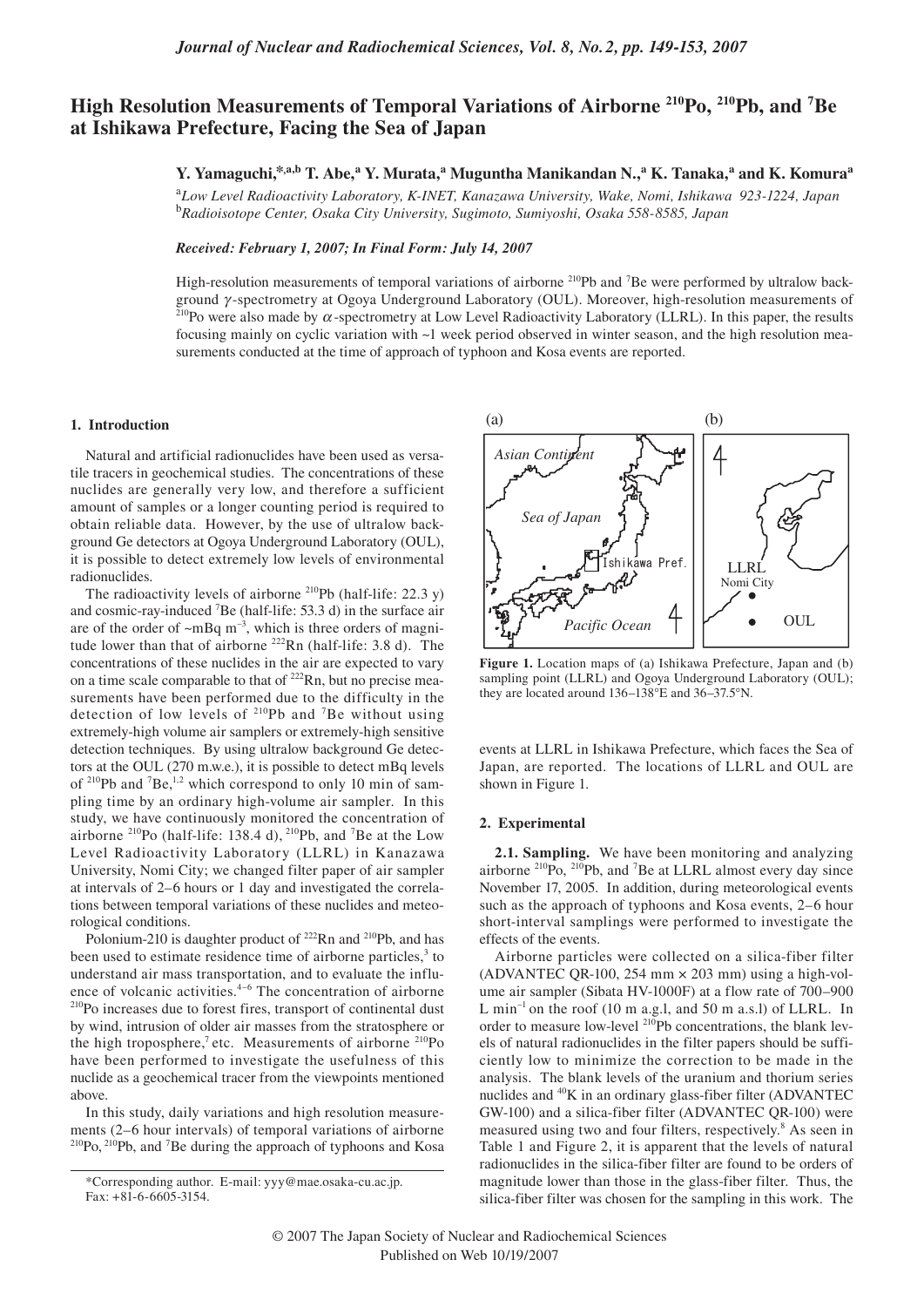**TABLE 1: Blank levels of natural radionuclides of a glassfiber and a silica-fiber filter**

| <b>Nuclide</b>  | mBq/filter |        | Silica/Glass |
|-----------------|------------|--------|--------------|
|                 | Glass      | Silica | Ratio        |
| $^{210}Ph$      | 122        | 8.00   | 0.07         |
| $^{238}$ I J    | 150        | 13.0   | 0.09         |
| $^{226}Ra$      | 81.7       | 7.67   | 0.09         |
| $^{228}Ra$      | 65.0       | 1.67   | 0.03         |
| $228$ Th        | 53.3       | 1.17   | 0.02         |
| 40 <sub>K</sub> | 4990       | 16.7   | < 0.01       |



**Figure 2.** Comparison of the radioactivity levels of a glass-fiber filter and a silica-fiber filter.

210Pb radioactivity in the filter was subtracted from the measured <sup>210</sup>Pb radioactivity. The <sup>210</sup>Po radioactivity in the filter is expected to be nearly in radioactive equilibrium with its parent nuclide 210Pb. However, the contribution of 210Po in the filter to the measured 210Po radioactivity was found to be negligibly low, probably due to the fact that <sup>210</sup>Po was firmly held within the silica fiber and it was not easily extracted even by 8 M HNO<sub>3</sub> used in chemical treatment described in sec. 2.2.2.

#### **2.2. Measurements and data analyses.**

2.2.1 Radioactivities of <sup>210</sup>Pb and <sup>7</sup>Be. Airborne <sup>210</sup>Pb and <sup>7</sup>Be that were collected on the filters were measured ponde. <sup>7</sup>Be that were collected on the filters were measured nondestructively by a large-volume ultralow background planar-type and/or well-type Ge detectors at OUL.<sup>9</sup> The efficiency of the detectors was calibrated using mock-up standards prepared from a mixture of the reference material No. 42-1 (4.04% uranium in radioactive equilibrium issued from New Brunswick Laboratory (NBL, USDOE)) and a pulverized silica-fiber filter.

In order to measure  $\gamma$ -rays of <sup>210</sup>Pb and <sup>7</sup>Be, 78% of the aliquot in the filter was compressed into a disk with a diameter of 35 mm using a hydraulic press to prepare a counting source. The measurements were carried out for one to several days after the disintegration of the short-lived nuclides  $^{214}Pb$  and  $^{212}Pb$ . The  $^{210}Pb$  and <sup>7</sup>Be radioactivities were determined by employing the peak counts of 46.5 keV ( $I<sub>y</sub> = 4.05\%$ ) and 477.8 keV ( $I_{\gamma}$  = 10.59%), respectively, and were corrected for radioactive decay. The concentrations of these radioactivities (Bq  $m^{-3}$ ) were calculated on the assumption that they were constant during each sampling interval.

*2.2.2 Radioactivity of 210Po.* In order to measure the radioactivity of 210Po collected on the filters, radiochemical separations were performed within one week (several days) after



Figure 3. Procedure for the radiochemical analysis of <sup>210</sup>Po.

sampling to suppress the ingrowth of  $^{210}Po$  from  $^{210}Pb$  and  $^{210}Bi$ (half-life: 5.0 d).

As depicted in Figure 3, <sup>210</sup>Po was extracted from 19% of the aliquot in the silica-fiber filter by heating the filter at 250 °C with 30 mL of 8 M HNO<sub>3</sub> and using <sup>209</sup>Po (8.3 mBq) as a yield tracer. The extract was filtrated through an ordinary filter paper and was concentrated at 250 °C. Equal amounts of distilled water and the concentrated  $HNO<sub>3</sub>$  solution were mixed along with 10 mg of  $Fe<sup>3+</sup>$  ions which was added as a carrier. Subsequently, polonium  $(^{210}Po$  and  $^{209}Po$  tracer) was coprecipitated with  $Fe(OH)$ <sub>3</sub> at pH 12 which was maintained by using  $NH<sub>4</sub>OH$ . The Fe(OH)<sub>3</sub> precipitate was collected after centrifuging it at 2500 rpm and redissolved in 5 mL of 0.5 N HCl, and then dried up again. The residue was dissolved in 5 mL of 0.5 N HCl, and a sufficient amount of ascorbic acid was added to clear the solution by masking  $Fe<sup>3+</sup>$ . A 0.2-mm thick silver plate with a size of  $10 \times 10$  mm was immersed in the sample solution for 2 hours at 50–70 °C for electrochemically depositing polonium on it. The polonium radioactivity deposited on the silver plate was measured at LLRL by  $\alpha$ -spectrometry using a surface-barrier-type Si detector.

The concentration of  $^{210}$ Po was calculated by the following process. The <sup>210</sup>Po radioactivity at the time of measurement  $(Po_m)$  was first calculated from the radioactivity of spiked <sup>209</sup>Po and the  $^{210}Po/^{209}Po$  counts ratio. Then, the  $^{210}Po$  radioactivity during the chemical separation  $(Po_s)$  was calculated by correcting for radioactive decay for the time interval between the electrodeposition and the measurement  $(t2)$ . Next, the <sup>210</sup>Po radioactivity at the end of the sampling  $(Po_x)$  was calculated by subtracting the contribution of  $^{210}Po$  derived from  $^{210}Pb$  and  $^{210}Bi$  during the time between the end of sampling and the separation  $(t1)$ . The <sup>210</sup>Po concentration in the atmosphere was finally calculated by considering the growth and decay of 210Pb, 210Bi, and 210Po during sampling (*t*0), although, in this study, the magnitude of this effect was negligibly low because *t*0 was less than one day.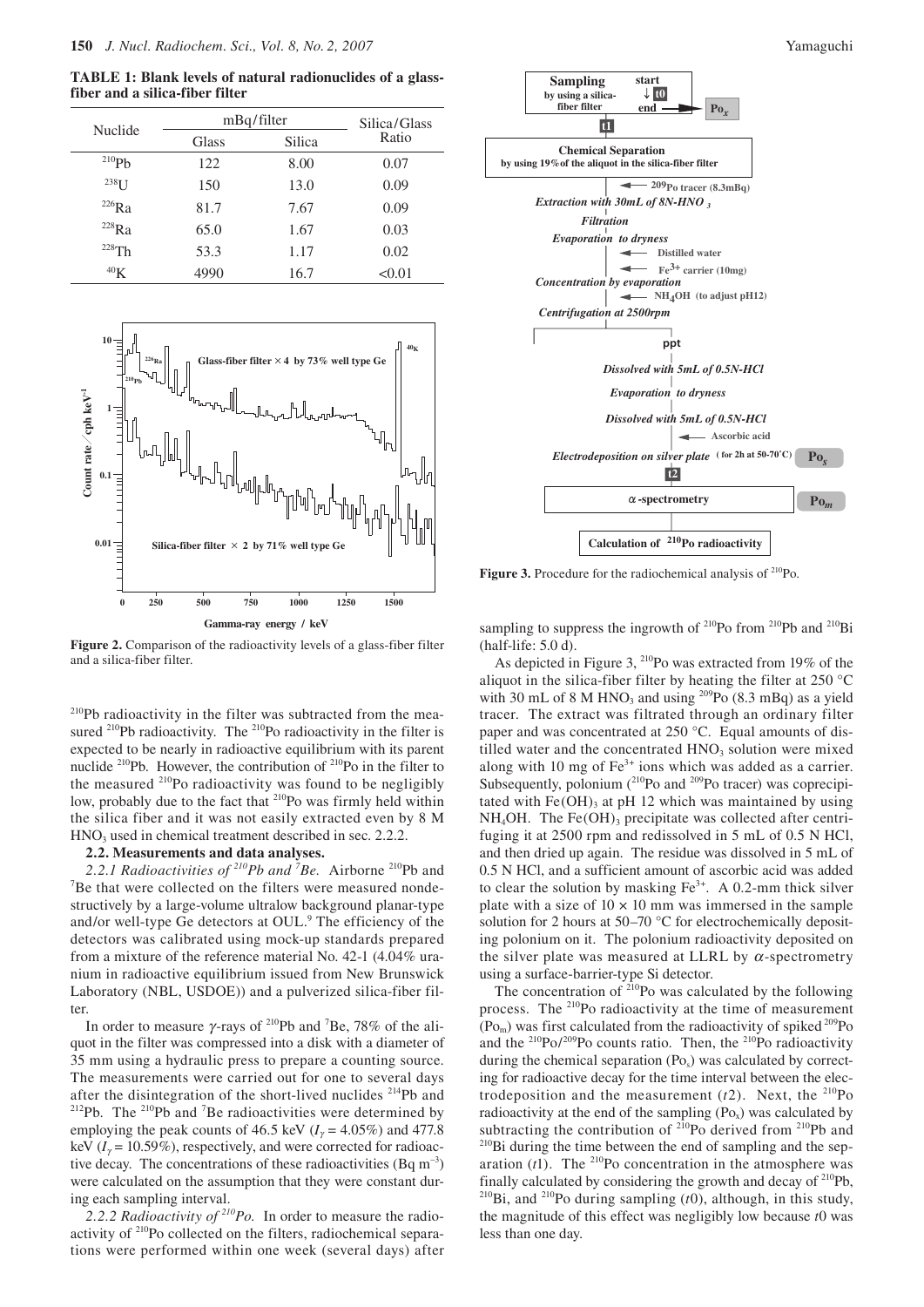

Figure 4. Daily variations of airborne <sup>7</sup>Be, <sup>210</sup>Pb, and <sup>210</sup>Po concentrations, and 210Po/210Pb radioactivity ratios at LLRL from November 17, 2005 to March 31, 2006.

## **3. Results and Discussions**

**3.1. Daily variations of airborne radionuclides.** Figure 4 shows the variations of <sup>7</sup>Be, <sup>210</sup>Pb, and <sup>210</sup>Po measured daily from November 17 in 2005 to March in 2006 together with daily precipitation. Measured period was only 5 months, however, general variation patterns of <sup>210</sup>Pb and <sup>7</sup>Be were found to be very similar; lowest in December and gradual increase toward March. In the previous measurements<sup>10</sup> (May to December, 2003) conducted simultaneously at LLRL, Hegura Island (located 50 km from Wajima), and Shishiku Plateau (10 km East of LLRL), seasonal variation patterns of <sup>210</sup>Pb and <sup>7</sup>Be were found to be almost the same; decrease from spring (highest value at May) to summer (minimum in July–August), then gradual increase toward November and decrease again in winter (December–January). The lack of previous measurement could be covered by the present study.

In the present study, characteristic variations of about a week of cycle was first recognized both for <sup>7</sup>Be and <sup>210</sup>Pb in December and January. As pointed by arrows, peak concentrations of  ${}^{7}$ Be and  ${}^{210}$ Pb in each cycle were observed mostly just after the occurrence of precipitation (snow fall), therefore, the valley shaped decrease of  ${}^{7}$ Be and  ${}^{210}$ Pb radioactivities may be explained by being scavenged due to snow fall.

With regard to  $2^{10}$ Po, general trend in its variation pattern is similar to that of the parent nuclide <sup>210</sup>Pb, because both nuclides are long-lived daughter nuclides of  $^{222}$ Rn. This similarity is often obscured on days when rain and/or snow fall, which shorten apparent residence time of airborne particles. As known from Figure 4, high <sup>210</sup>Po/<sup>210</sup>Pb radioactivity ratio was observed mostly at the time when 210Pb concentration showed its minimum in each cycle. Although not confirmed yet, high  $^{210}Po/^{210}Pb$  values over 0.1 may be explained by the effect of fine particles, which may act as the nucleus of snowflake, derived from the resuspension of the surface soil containing high <sup>210</sup>Po/<sup>210</sup>Pb radioactivity ratio (nearly in equilibrium).

**3.2. Variations of radioactivities during the approach of typhoon.** Figure 5 shows the variations of the  ${}^{7}Be$ ,  ${}^{210}Pb$ , and  $^{210}$ Po concentrations and the  $^{210}$ Po/<sup>210</sup>Pb radioactivity ratio during the approach and passage of typhoon No. 14 on September 5–9, 2005. The concentrations of  $2^{10}Pb$  and <sup>7</sup>Be showed a decrease when the typhoon passed over the Sea of Japan on September 7.



Figure 5. Variations of airborne <sup>7</sup>Be, <sup>210</sup>Pb, and <sup>210</sup>Po concentrations, and 210Po/210Pb radioactivity ratios during the approach and/or passage of a typhoon (September 5–9, 2005). The meteorology data were supplied by the Environment Radiation Department, Ishikawa Prefectural Institute of Public Health and Environmental Science.

tively, and the minimum values during the typhoon period were approximately 1/20–1/10 of the corresponding values in calm weather. These minimum concentrations were observed at a time (approximately 9:00 on September 7) close to the passage of the typhoon. Since significant rainfall was not observed at this time, the predominant removal process for airborne radionuclides was the inflow of the air masses containing low-concentration <sup>7</sup>Be and <sup>210</sup>Pb, and not due to washout by rainfall.

A typhoon is a tropical cyclone originating from the low-latitude Pacific Ocean. The concentration of airborne <sup>7</sup>Be is low in the low-latitude area. Moreover, the production rate of  $^{210}Pb$ is very low on the sea because of the extremely low emanation of parent <sup>222</sup>Rn from the ocean surface.<sup>11-14</sup> Around the typhoon, strong winds raise sea-salt particles showing high  $^{210}Po/^{210}Pb$ radioactivity ratio (approximately  $0.6$ )<sup>15</sup> from the ocean surface.16,17 The sea-salt particles proceed northward with the air masses containing low-concentration <sup>7</sup>Be due to strong winds. As a result, it is considered that the  $2^{10}Pb$  and <sup>7</sup>Be concentrations became low and the 210Po/210Pb radioactivity ratio showed high during the typhoon period.

On the other hand, the concentration of cosmogenic <sup>7</sup>Be showed a drastic decrease (1/20–1/10) when compared with that of  $^{210}Pb$ . Consequently, the radioactivity ratio  $^{210}Pb$  /<sup>7</sup>Be showed a considerably high value (1.43  $\pm$  0.58). Abe et al.<sup>9</sup> reported that this kind of variation was also observed in the case of the passage of cold fronts. These observations may be explained under the following assumptions.

Both the nuclides <sup>210</sup>Pb and <sup>7</sup>Be attached to aerosol particles were once scavenged by the washout process, but the inflow (recovering) rates of these nuclides are different due to the difference in their origin. The inflow of  $\mathrm{^{7}Be}$  from the upper atmosphere is slow as compared with that of  $210Pb$  originating from airborne 222Rn near the ground surface.

**3.3. Variations of radioactivities during Kosa events.** At least three Kosa events were observed in April 2006 (April 8,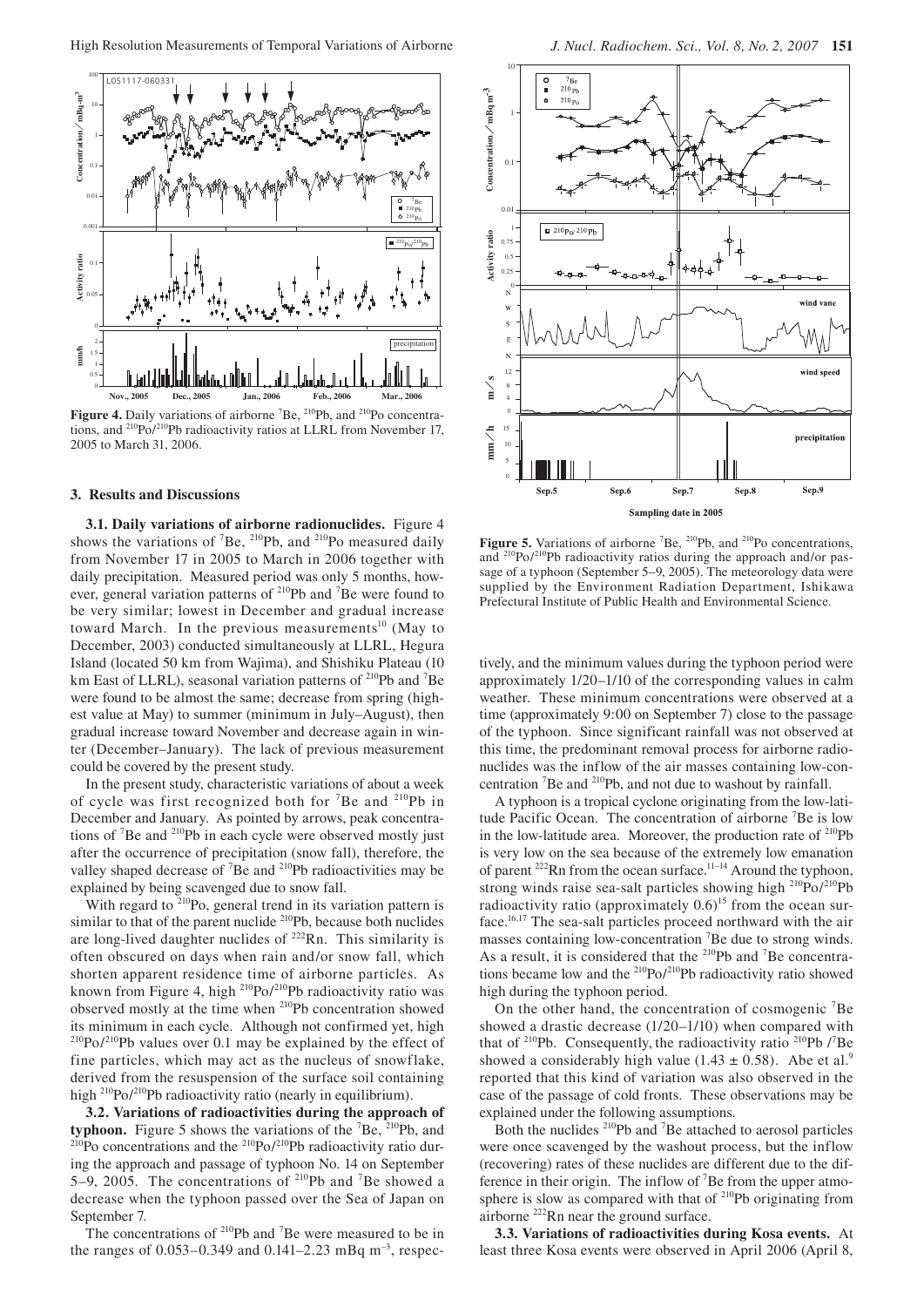18–19, and 24–25), and sampling was performed at approximately 2–6 hour intervals around the Kosa events and at 1 day intervals for the other days. As observed in Figure 6, the concentrations of all three radionuclides  $^7$ Be,  $^{210}$ Pb, and  $^{210}$ Po showed increases in the 2nd and 3rd events, and in all the events 210Po/210Pb radioactivity ratios showed higher values (max: 0.28) compared with those in other days. The amount of airborne particles showed extremely high values, however, no correlation was observed between the amount of particles and concentrations of these nuclides. On the other hand, the concentrations of  ${}^{7}$ Be and  ${}^{210}$ Pb showed decrease in the 1st event (April 8). These phenomena may be explained as follows.

Kosa particles originating from arid zones are raised up to 2–5 km above the ground<sup>18</sup> by convection, carried over the Japanese islands by strong westerlies, and descend gravitationally and/or by downward current of air mass to the ground surface. On the other hand, the concentrations of cosmogenic <sup>7</sup>Be produced in the stratosphere and upper troposphere,<sup>19</sup> and <sup>210</sup>Pb in the stratosphere are greater in value as compared to the values in the upper troposphere.<sup>20,21</sup> It is well known that the concentrations of airborne<sup>7</sup>Be and <sup>210</sup>Pb shows high values in Japan during the spring season<sup>23</sup> due to the active inflow of air mass from the stratosphere (which shows a high <sup>210</sup>Po/<sup>210</sup>Pb radioactivity ratio)<sup>15</sup> to the upper troposphere in mid-latitude regions.<sup>21,23,24</sup> Abe et al.<sup>9</sup> suggested that the active inflow of air mass is one of the reasons for the high <sup>210</sup>Pb and <sup>7</sup>Be concentrations during Kosa events; the high concentrations should not be due to radionuclides being attached to Kosa particles and their being washed out together, because no correlation was observed between the concentrations of Kosa particles and radionuclides. The inflow flux of upper aerosol particles to the lower atmosphere is independent of the concentration of Kosa particles; hence, the mass concentration of aerosol particles is not proportional to the <sup>7</sup>Be and <sup>210</sup>Pb concentrations. The decrease of  ${}^{7}P_0$  and <sup>210</sup>Pb concentrations in the 1st quant may be explained  $B^7$ Be and  $2^{10}$ Pb concentrations in the 1st event may be explained by the influence of rainfall.

Abe et al.<sup>9</sup> reported that anthropogenic <sup>137</sup>Cs was detected in some of samples collected during Kosa events. Contrary to the cases of <sup>7</sup>Be and <sup>210</sup>Pb, the relationship between  $137Cs$  and the mass concentration of airborne dust showed a linear correlation, which indicates that the <sup>137</sup>Cs collected during Kosa events originates from those attached to and transported together with Kosa particles.

The suggested reasons for the high  $210P_0/210P_0$  radioactivity ratios during Kosa events are the active inflow of air containing high  $^{210}Po/^{210}Pb$  values, and also the high concentration of Kosa particles in which nuclides from <sup>222</sup>Rn to <sup>210</sup>Po in uranium decay series can be assumed to be in radioactive equilibrium  $(^{210}Po/^{210}Pb = 1.0)$ .<sup>7</sup> However, all of <sup>210</sup>Po in Kosa particles cannot completely be extracted by radiochemical extraction using  $8 \text{ M HNO}_3$  (sec. 2.2.2). This may be the reason why clear correlation between the increase of the weight of Kosa particles and that of <sup>210</sup>Po/<sup>210</sup>Pb radioactivity ratios were not observed.

It is considered that the measurements of the size distribution of  ${}^{7}Be$ ,  ${}^{210}Pb$ , and  ${}^{210}Po$  is profitable in order to know if Kosa particles have an efficiency as a scavenger of aerosol particles.

## **4. Conclusion**

Daily variations and highly time-resolution analysis (2–6 hours) of airborne  $^{210}$ Po,  $^{210}$ Pb, and <sup>7</sup>Be have been investigated at Ishikawa Prefecture, which faces the Sea of Japan.

When large-scale meteorological changes occurred, as in the case of the typhoons and Kosa events, characteristic variation patterns were observed in the <sup>210</sup>Pb and <sup>7</sup>Be concentrations. High resolution measurements of temporal variations of the airborne radionuclides proved to be very useful in investigating the geochemical behaviors of airborne particles during meteo-



Figure 6. Effect of the arrival of Kosa events on airborne <sup>7</sup>Be, <sup>210</sup>Pb, and  $^{210}$ Po concentrations, and  $^{210}$ Po/ $^{210}$ Pb radioactivity ratios (April, 2006). The meteorology data were supplied by the Environment Radiation Department, Ishikawa Prefectural Institute of Public Health and Environmental Science.

rological variations resulting from air mass movements.

With regard to <sup>210</sup>Po, the general trend in its variation patterns was similar to that of <sup>210</sup>Pb, which is the parent nuclide of <sup>210</sup>Po. However, characteristic variation in the <sup>210</sup>Po/<sup>210</sup>Pb radioactivity ratio was observed to be depending on the weather condition.

**Acknowledgment.** This study was performed as a part of the Kanazawa University 21st-Century COE Program "Environmental Monitoring and Prediction of Long- and Shortterm Dynamics of Pan-Japan Sea Area."

# **References**

- (1) K. Komura, *Proc. 1997 Int. Symp. on Environmental Radiation, Tsuruga, Fukui, October 20, 1998*, Eds. T. Tsujimoto and Y. Ogawa (1998), p 56.
- (2) K. Komura and Y. Hamajima, Appl. Radiat. Isot. **61**, 185 (2004).
- (3) M. Baskaran and G. E. Shaw, Aerosol Sci. **32**, 443 (2001).
- (4) K. Komura, K. Uchida, M. Yamamoto, and K. Ueno, *Proc. 3rd Int. Symp. on Advanced Nuclear Energy Research — Global Environment and Nuclear Energy —, Mito, March 13–15, 1991*, JAEA (1991), p 63.
- (5) K. Komura, K. Uchida, M. Yamamoto, K. Ueno, and H. Sakamoto, *Proc. Kagoshima Int. Conf. on Volcanoes, Kagoshima, 1988,* Kagoshima Pref. Gov. (1988), p 693.
- (6) G. Lambert, P. Bristeau, and G. Polian, Geophys. Res. Lett. **3**, 724 (1976).
- (7) S. E. Poet, H. E. Moore, and E. A. Martell, J. Geophys. Res. **77**, 6515 (1972).
- (8) Y. Yamaguchi, K. Komura, Y. Murata, Muguntha Manikandan N., T. Iida, J. Moriizumi, and S. Hirao, *Proc. 5th Workshop on Environmental Radioactivity*, KEK Proceedings 2004-8, 137 (2004).
- (9) T. Abe, Y. Yamaguchi, K. Tanaka, Y. Nakano, and K. Komura, J. Nucl. Radiochem. Sci. **8**, 5 (2007).